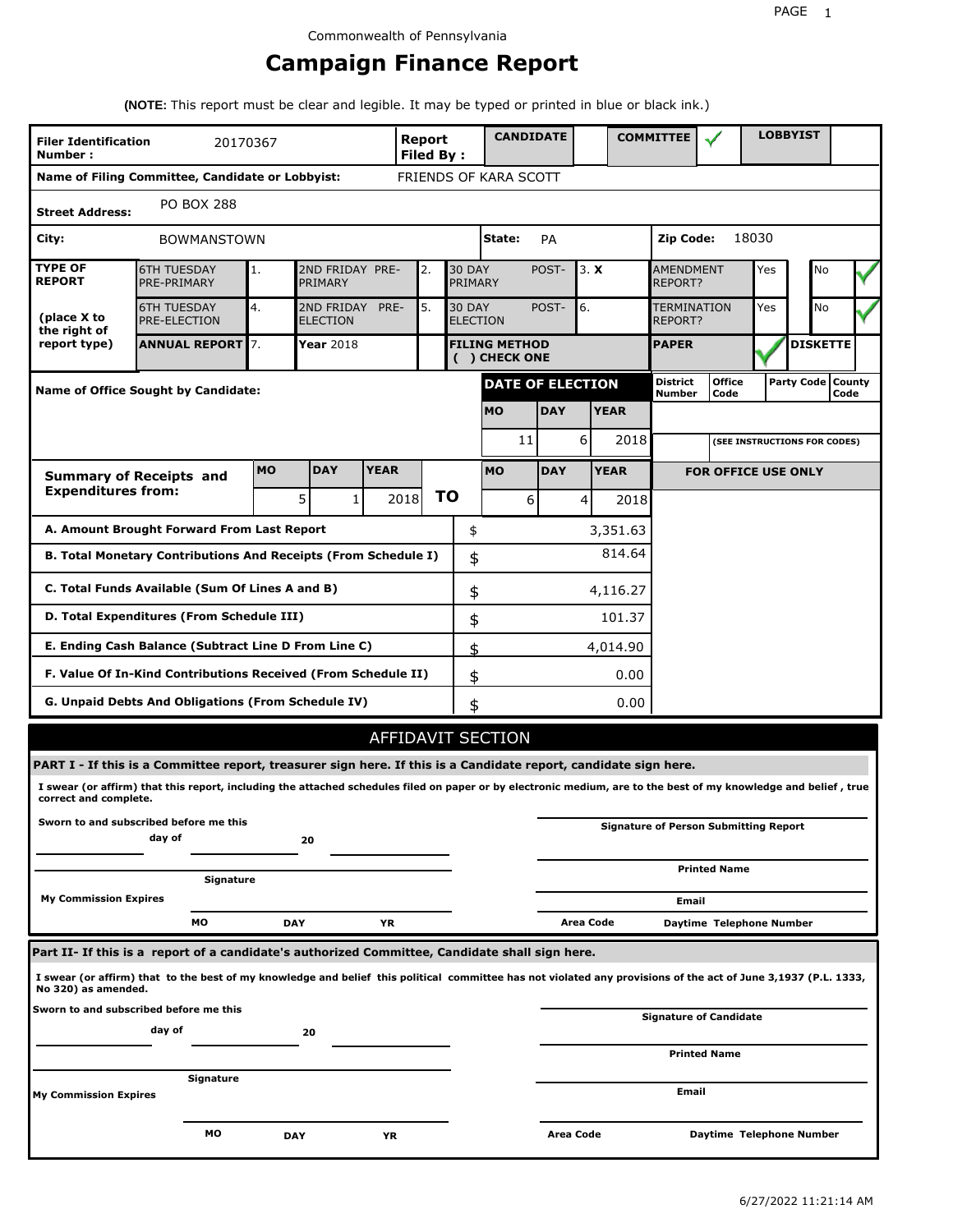## **SCHEDULE I CONTRIBUTIONS AND RECEIPTS Detailed Summary Page**

**Name of Filing Committee or Candidate Reporting Period Reporting Period** FRIENDS OF KARA SCOTT **From:** 5/1/2018 **To:** 6/4/2018 **1. Unitemized Contributions Received - \$ 50.00 or Less Per Contributor TOTAL for the Reporting Period (1) \$** 189.64 **2. Contributions Received - \$ 50.01 To \$250.00 (From Part A and Part B) TOTAL for the Reporting Period (2) Contributions Received From Political Committees (Part A) All Other Contributions (Part B) \$ \$ \$** 150.00 475.00 625.00 **3. Contributions Received Over \$250.00 (From Part C and Part D) TOTAL for the Reporting Period (3) Contributions Received From Political Committees (Part C) All Other Contributions (Part D) \$ \$ \$** 0.00 0.00 0.00 **4. Other Receipts, Refunds, Interest Earned, Returned Checks, Etc . (From Part E) TOTAL for the Reporting Period (4) \$** 0.00 **Total Monetary Contributions and Receipts During this Reporting Period (Add and enter amount totals from Boxes 1,2,3 and 4; also enter this amount on Page1, Report Cover Page, Item B.) \$** 814.64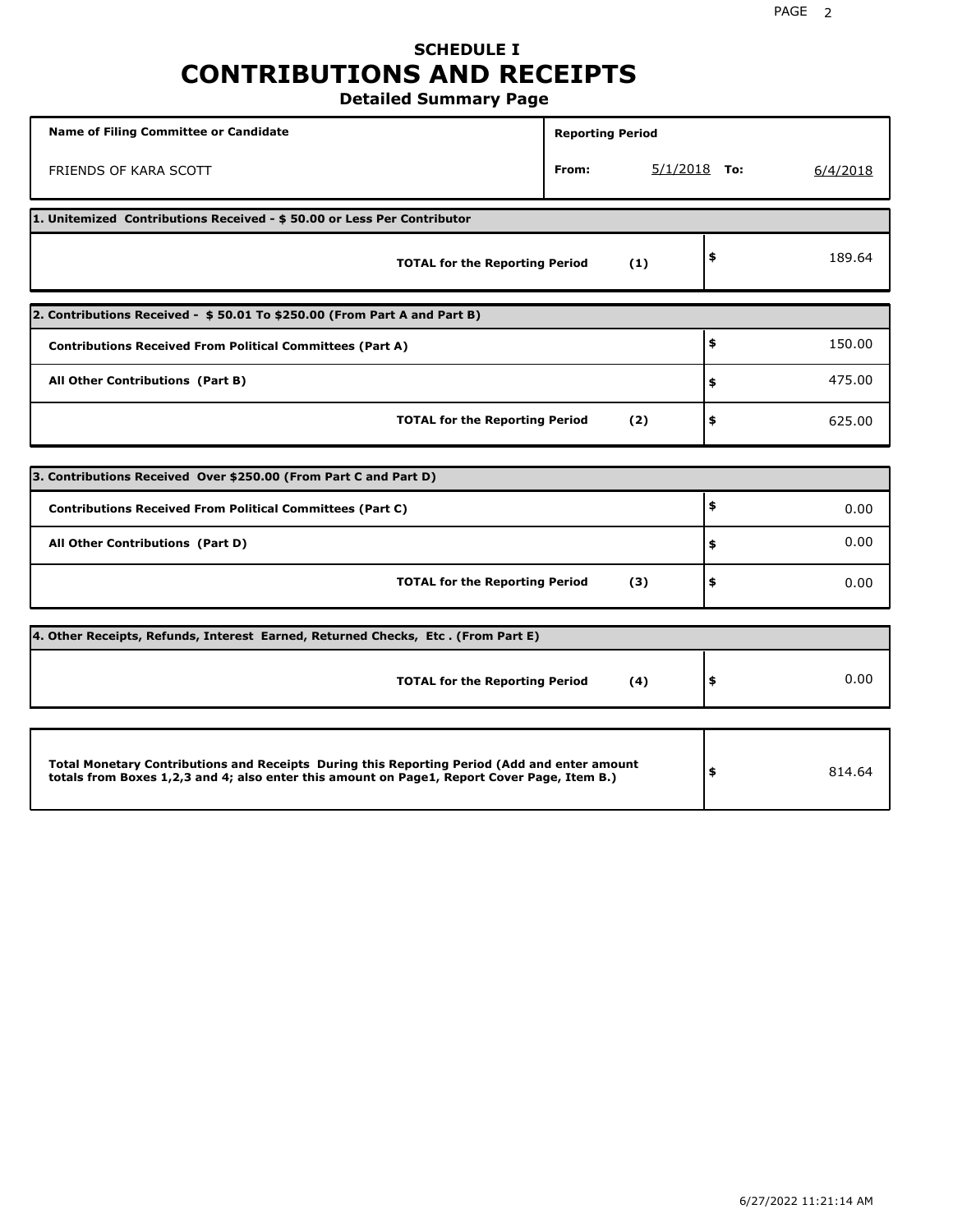PAGE 3

# **PART A CONTRIBUTIONS RECEIVED FROM POLITICAL COMMITTEES**

**\$50.01 TO \$250.00**

 **Use this Part to itemize only contributions received from political committees with an aggregate value from \$50.01 to \$250.00 in the reporting period.**

|                                                                               | Name of Filing Committee or Candidate |                            |           |             |             | <b>Reporting Period</b> |                   |  |  |  |  |
|-------------------------------------------------------------------------------|---------------------------------------|----------------------------|-----------|-------------|-------------|-------------------------|-------------------|--|--|--|--|
| FRIENDS OF KARA SCOTT                                                         | From:                                 | To:<br>5/1/2018            |           |             |             |                         |                   |  |  |  |  |
|                                                                               |                                       |                            |           | <b>DATE</b> |             |                         | <b>AMOUNT</b>     |  |  |  |  |
| <b>Full Name of Contributing Committee</b><br><b>GARY WEGMAN FOR CONGRESS</b> |                                       |                            | <b>MO</b> | <b>DAY</b>  | <b>YEAR</b> |                         |                   |  |  |  |  |
| <b>Mailing Address</b><br>3562 PERKIOMEN AVENUE SUITE 102                     |                                       |                            |           |             |             | \$                      | 150.00            |  |  |  |  |
| City<br>READING                                                               | <b>State</b><br>PA                    | Zip Code (Plus 4)<br>19606 | 5         | 4           | 2018        |                         |                   |  |  |  |  |
|                                                                               |                                       |                            |           |             |             |                         | <b>PAGE TOTAL</b> |  |  |  |  |

**Enter Grand Total of Part A on Schedule I, Detailed Summary Page, Section 2.**

**\$** 150.00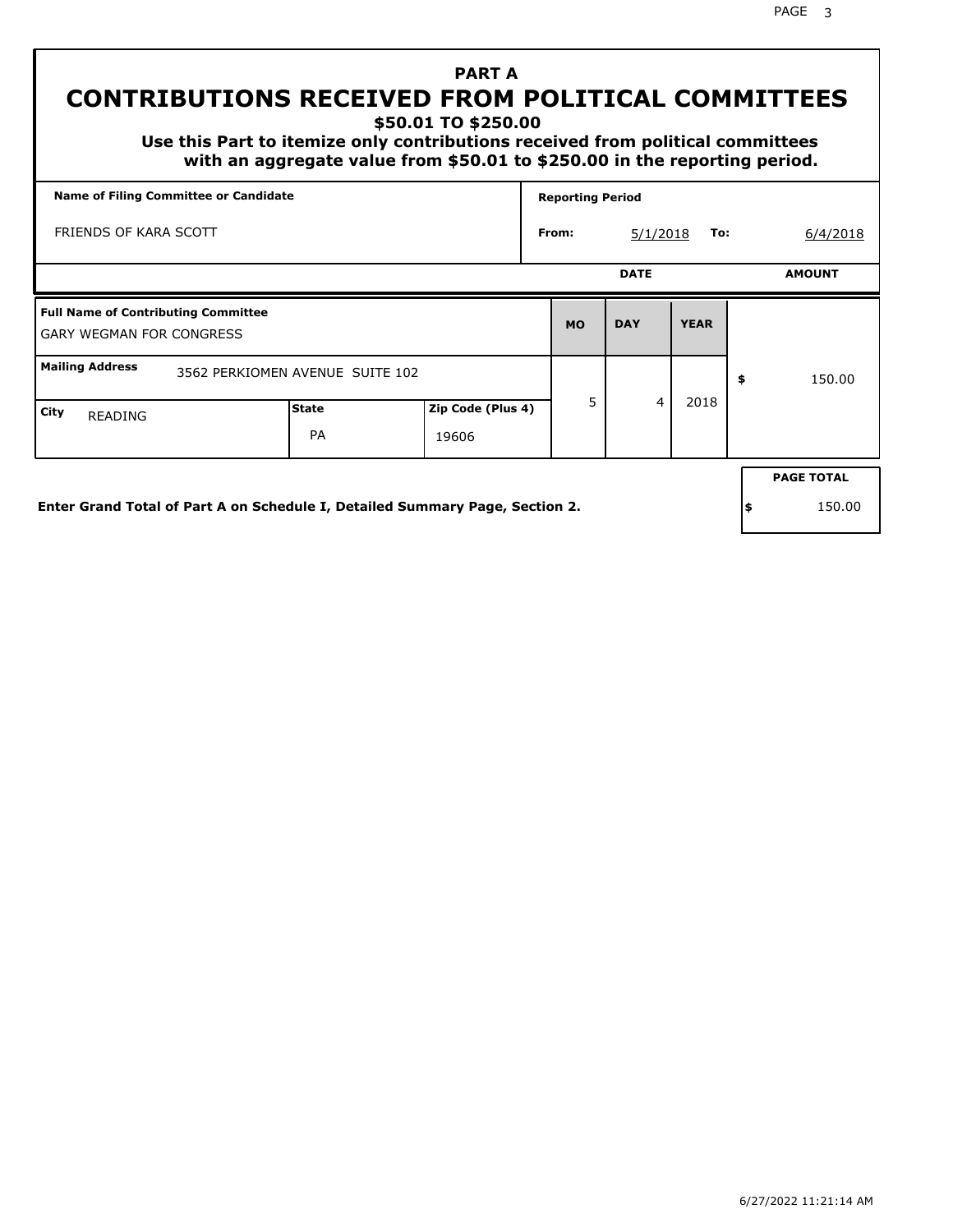|                                                           |                    | <b>PART B</b><br><b>ALL OTHER CONTRIBUTIONS</b><br>\$50.01 TO \$250.00<br>Use this Part to itemize all other contributions with an aggregate value from<br>\$50.01 to \$250.00 in the reporting period.<br>(Exclude contributions from political committees reported in Part A) |                         |                |             |               |
|-----------------------------------------------------------|--------------------|---------------------------------------------------------------------------------------------------------------------------------------------------------------------------------------------------------------------------------------------------------------------------------|-------------------------|----------------|-------------|---------------|
| <b>Name of Filing Committee or Candidate</b>              |                    |                                                                                                                                                                                                                                                                                 | <b>Reporting Period</b> |                |             |               |
| FRIENDS OF KARA SCOTT                                     | From:              |                                                                                                                                                                                                                                                                                 |                         |                |             |               |
|                                                           |                    |                                                                                                                                                                                                                                                                                 |                         | <b>DATE</b>    |             | <b>AMOUNT</b> |
| <b>Full Name of Contributor</b><br>ROY B CHRISTMAN        | <b>MO</b>          | <b>DAY</b>                                                                                                                                                                                                                                                                      | <b>YEAR</b>             |                |             |               |
| <b>Mailing Address</b><br>6495 POHOPOCO DRIVE             |                    |                                                                                                                                                                                                                                                                                 |                         |                |             | \$<br>100.00  |
| City                                                      | <b>State</b>       | Zip Code (Plus 4)                                                                                                                                                                                                                                                               | 5                       | 9              | 2018        |               |
| LEHIGHTON                                                 | PA                 | 18235                                                                                                                                                                                                                                                                           |                         |                |             |               |
| <b>Full Name of Contributor</b><br>CAROL B O'BRIEN        | <b>MO</b>          | <b>DAY</b>                                                                                                                                                                                                                                                                      | <b>YEAR</b>             |                |             |               |
| <b>Mailing Address</b><br>329 NORTH %TH STREET            |                    |                                                                                                                                                                                                                                                                                 |                         |                |             | \$<br>100.00  |
| City<br>LEHIGHTON                                         | <b>State</b><br>PA | Zip Code (Plus 4)<br>18235                                                                                                                                                                                                                                                      | 5                       | 16             | 2018        |               |
| <b>Full Name of Contributor</b><br><b>KERRY A PALUMBO</b> |                    |                                                                                                                                                                                                                                                                                 | <b>MO</b>               | <b>DAY</b>     | <b>YEAR</b> |               |
| <b>Mailing Address</b><br>393 GRIST MILL ROAD RR 1        |                    |                                                                                                                                                                                                                                                                                 |                         |                |             | 75.00<br>≯    |
| City<br>LEHIGHTON                                         | <b>State</b>       | Zip Code (Plus 4)                                                                                                                                                                                                                                                               | 5                       | 17             | 2018        |               |
|                                                           | PA                 | 18235                                                                                                                                                                                                                                                                           |                         |                |             |               |
| <b>Full Name of Contributor</b><br>SUSAN A OLIVIA         |                    |                                                                                                                                                                                                                                                                                 | <b>MO</b>               | <b>DAY</b>     | <b>YEAR</b> |               |
| <b>Mailing Address</b><br>1036 CIRCLE DRIVE               |                    |                                                                                                                                                                                                                                                                                 |                         |                |             | 100.00<br>\$  |
| City<br>PALMERTON                                         | <b>State</b><br>PA | Zip Code (Plus 4)<br>18071                                                                                                                                                                                                                                                      | 5                       | $\overline{4}$ | 2018        |               |
| <b>Full Name of Contributor</b><br><b>BONNIE L GLOSE</b>  |                    |                                                                                                                                                                                                                                                                                 | <b>MO</b>               | <b>DAY</b>     | <b>YEAR</b> |               |
| <b>Mailing Address</b><br>236 ORE STREET PO BOX 301       |                    |                                                                                                                                                                                                                                                                                 |                         |                |             | \$<br>100.00  |
| City<br><b>BOWMANSTOWN</b>                                | <b>State</b><br>PA | Zip Code (Plus 4)<br>18030                                                                                                                                                                                                                                                      | 4                       | 28             | 2018        |               |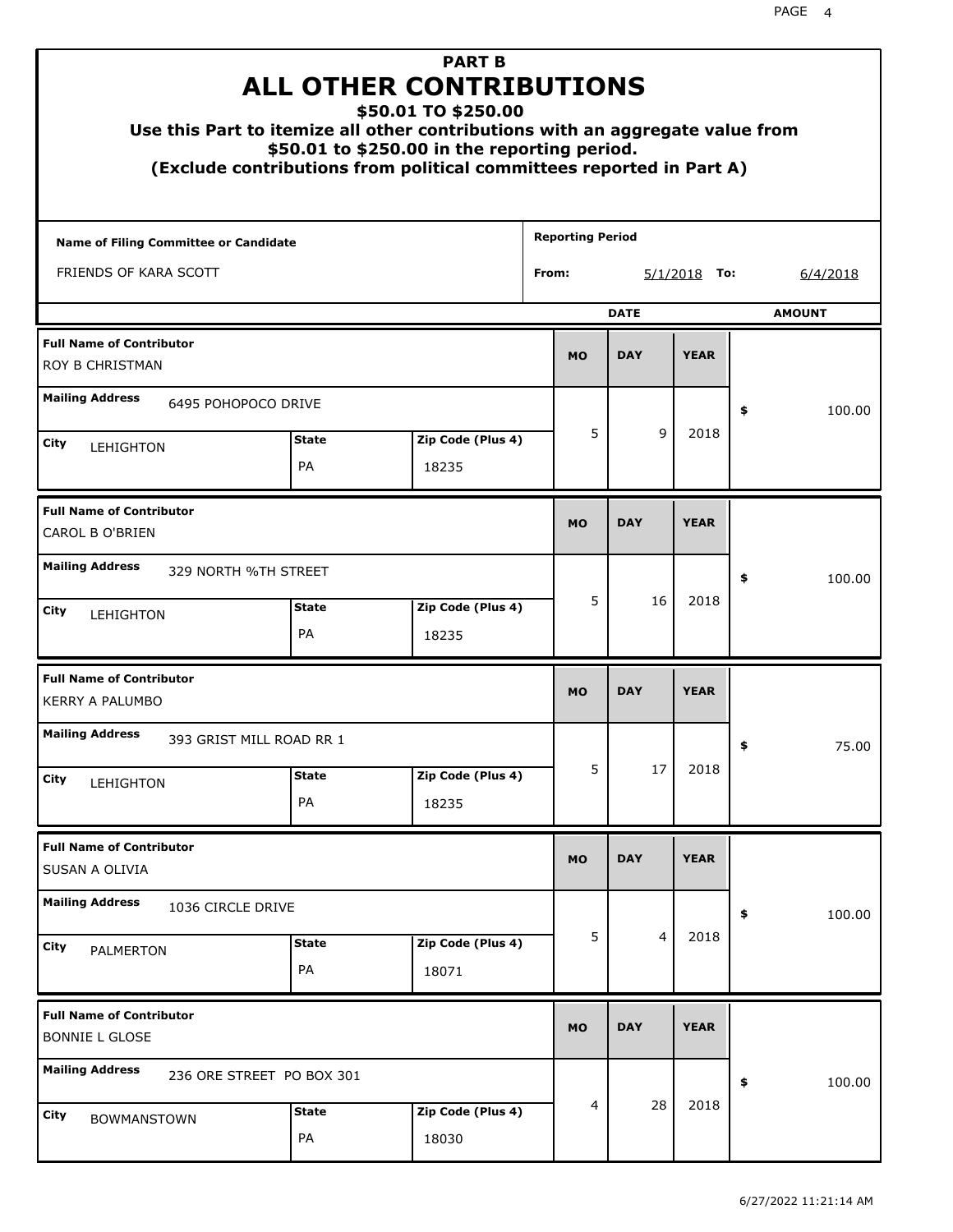**Enter Grand Total of Part A on Schedule I, Detailed Summary Page, Section 2.**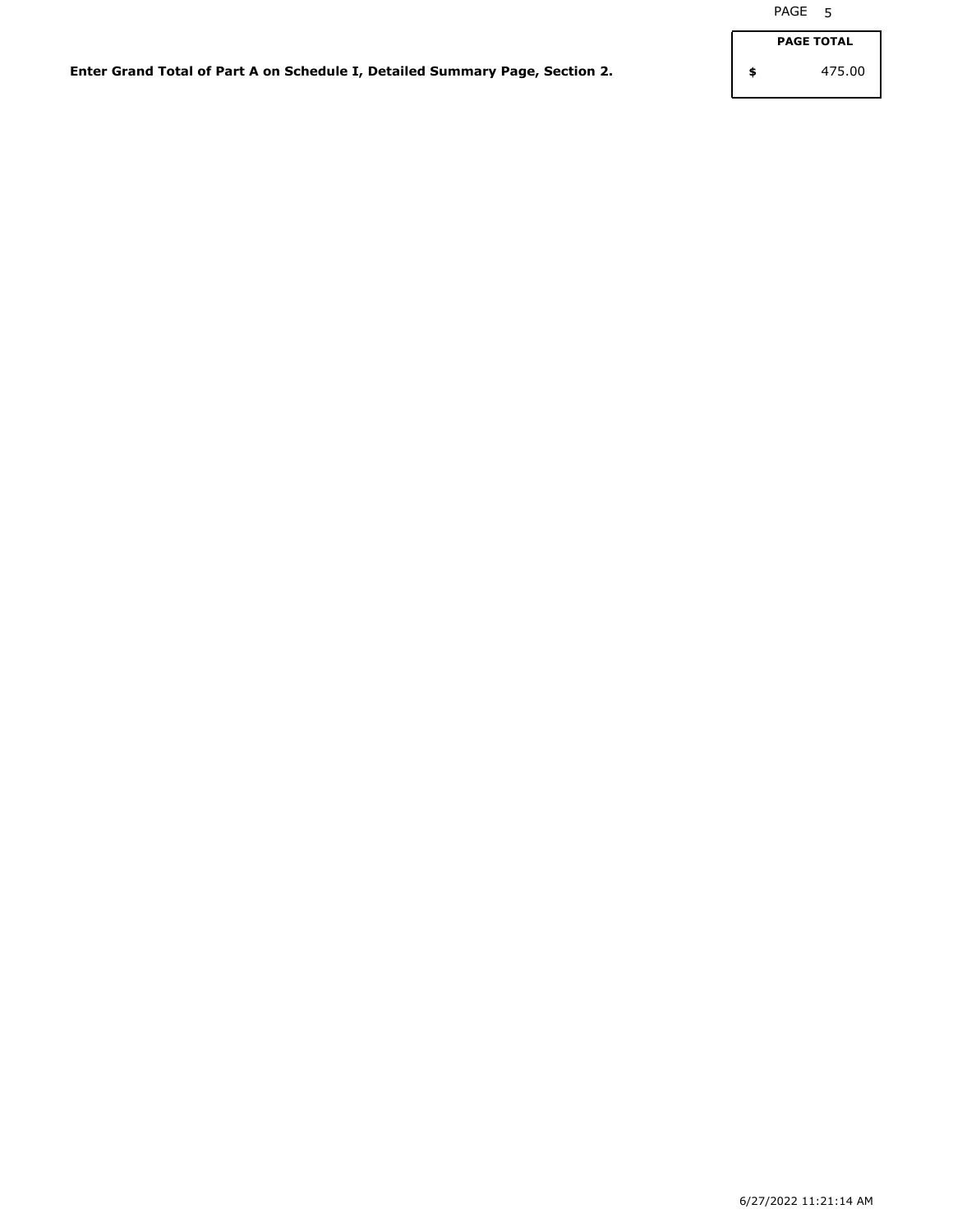# **PART C Contributions Received From Political Committees**

**OVER \$250.00**

 **Use this Part to itemize only contributions received from Political committees with an aggregate value from Over \$250.00 in the reporting period.**

|                                                                              | Name of Filing Committee or Candidate |  |                   |             |            | <b>Reporting Period</b> |    |                   |  |  |  |  |
|------------------------------------------------------------------------------|---------------------------------------|--|-------------------|-------------|------------|-------------------------|----|-------------------|--|--|--|--|
|                                                                              |                                       |  | From:             |             |            | To:                     |    |                   |  |  |  |  |
|                                                                              |                                       |  |                   | <b>DATE</b> |            |                         |    | <b>AMOUNT</b>     |  |  |  |  |
| <b>Full Name of Contributing Committee</b>                                   |                                       |  |                   | <b>MO</b>   | <b>DAY</b> | <b>YEAR</b>             |    |                   |  |  |  |  |
| <b>Mailing Address</b>                                                       |                                       |  |                   |             |            |                         | \$ | 0.00              |  |  |  |  |
| City                                                                         | <b>State</b>                          |  | Zip Code (Plus 4) |             |            |                         |    |                   |  |  |  |  |
|                                                                              |                                       |  |                   |             |            |                         |    | <b>PAGE TOTAL</b> |  |  |  |  |
| Enter Grand Total of Part C on Schedule I, Detailed Summary Page, Section 3. |                                       |  |                   |             |            |                         | \$ | 0.00              |  |  |  |  |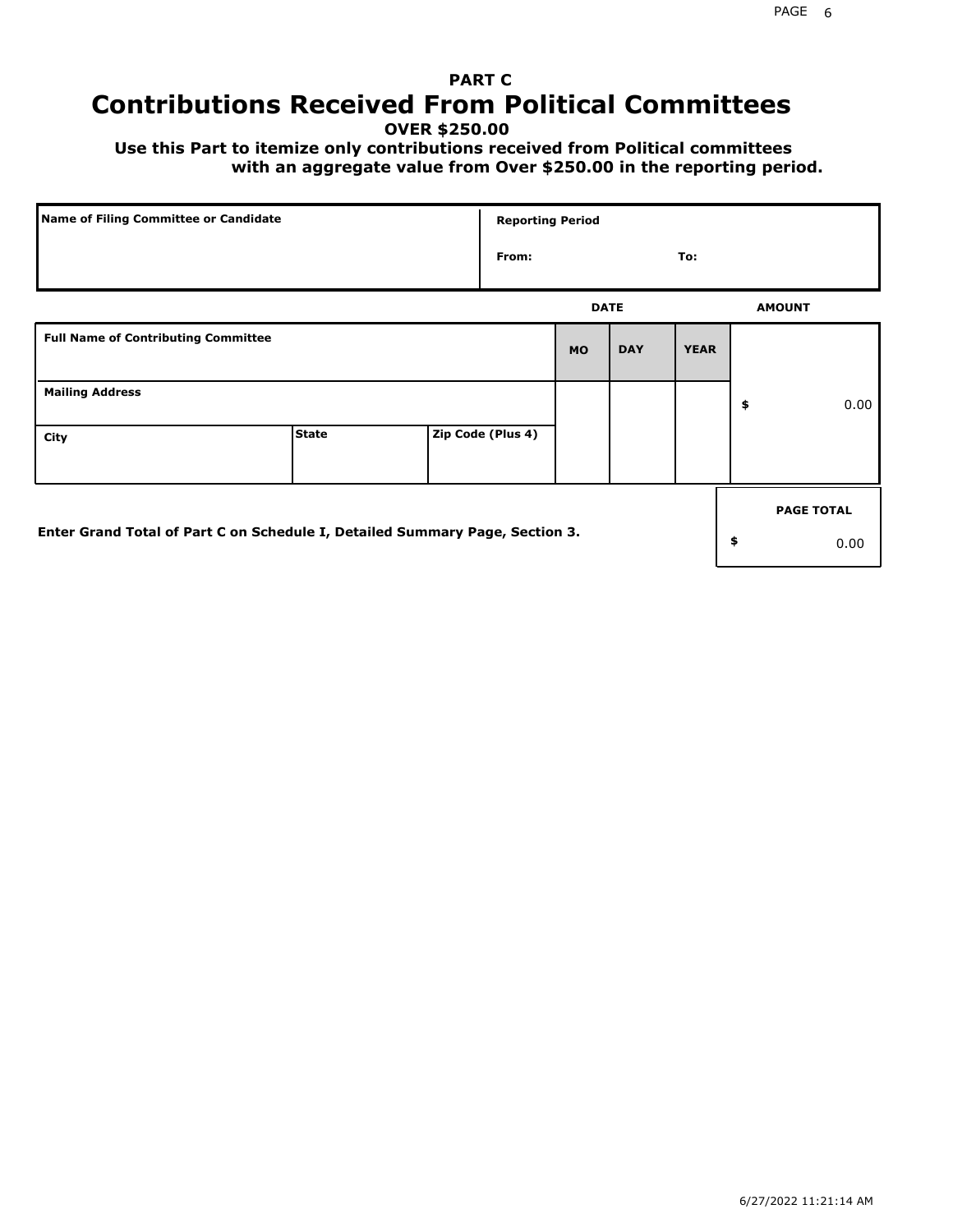## **PART D ALL OTHER CONTRIBUTIONS**

### **OVER \$250.00**

### **Use this Part to itemize all other contributions with an aggregate value of**

#### **over \$250.00 in the reporting period.**

#### **(Exclude contributions from political committees reported in Part C.)**

| Name of Filing Committee or Candidate | <b>Reporting Period</b> |     |
|---------------------------------------|-------------------------|-----|
|                                       | From:                   | To: |
|                                       |                         |     |

|                                                                              |              |                   |            | <b>DATE</b> |             | <b>AMOUNT</b>     |                   |
|------------------------------------------------------------------------------|--------------|-------------------|------------|-------------|-------------|-------------------|-------------------|
| <b>Full Name of Contributor</b>                                              |              |                   | <b>MO</b>  | <b>DAY</b>  | <b>YEAR</b> |                   |                   |
| <b>Mailing</b><br><b>Address</b>                                             |              |                   |            |             |             | \$                | 0.00              |
| City                                                                         | <b>State</b> | Zip Code (Plus 4) |            |             |             |                   |                   |
| <b>Employer Name</b>                                                         |              |                   | Occupation |             |             |                   |                   |
| <b>Employer Mailing Address/Principal Place of</b><br><b>Business</b>        |              | City              |            | State       |             | Zip Code (Plus 4) |                   |
| Enter Grand Total of Part C on Schedule I, Detailed Summary Page, Section 3. |              |                   |            |             |             |                   | <b>PAGE TOTAL</b> |
|                                                                              |              |                   |            |             | \$          |                   | 0.00              |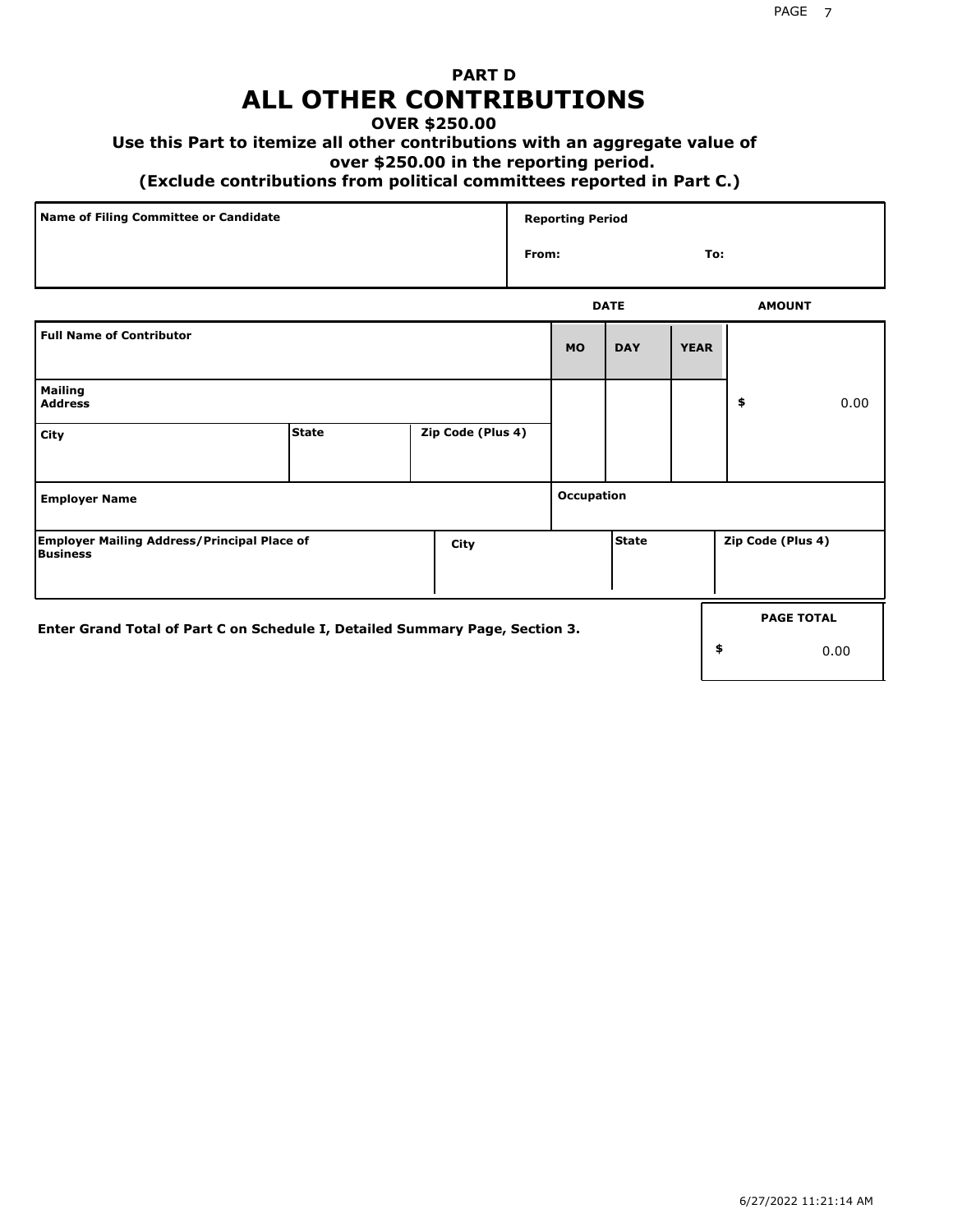## **PART E OTHER RECEIPTS**

#### **REFUNDS, INTEREST INCOME, RETURNED CHECKS, ETC.**

#### **Use this Part to report refunds received, interest earned, returned checks and**

## **prior expenditures that were returned to the filer.**

| Name of Filing Committee or Candidate                                        |              |                   |       | <b>Reporting Period</b> |             |             |    |                   |      |  |
|------------------------------------------------------------------------------|--------------|-------------------|-------|-------------------------|-------------|-------------|----|-------------------|------|--|
|                                                                              |              |                   | From: |                         |             | To:         |    |                   |      |  |
|                                                                              |              |                   |       |                         | <b>DATE</b> |             |    | <b>AMOUNT</b>     |      |  |
| <b>Full Name</b>                                                             |              |                   |       | <b>MO</b>               | <b>DAY</b>  | <b>YEAR</b> |    |                   |      |  |
| <b>Mailing Address</b>                                                       |              |                   |       |                         |             |             | \$ |                   | 0.00 |  |
| City                                                                         | <b>State</b> | Zip Code (Plus 4) |       |                         |             |             |    |                   |      |  |
| <b>Receipt Description</b>                                                   |              |                   |       |                         |             |             |    |                   |      |  |
| Enter Grand Total of Part E on Schedule I, Detailed Summary Page, Section 4. |              |                   |       |                         |             |             |    | <b>PAGE TOTAL</b> |      |  |
|                                                                              |              |                   |       |                         |             |             | \$ |                   | 0.00 |  |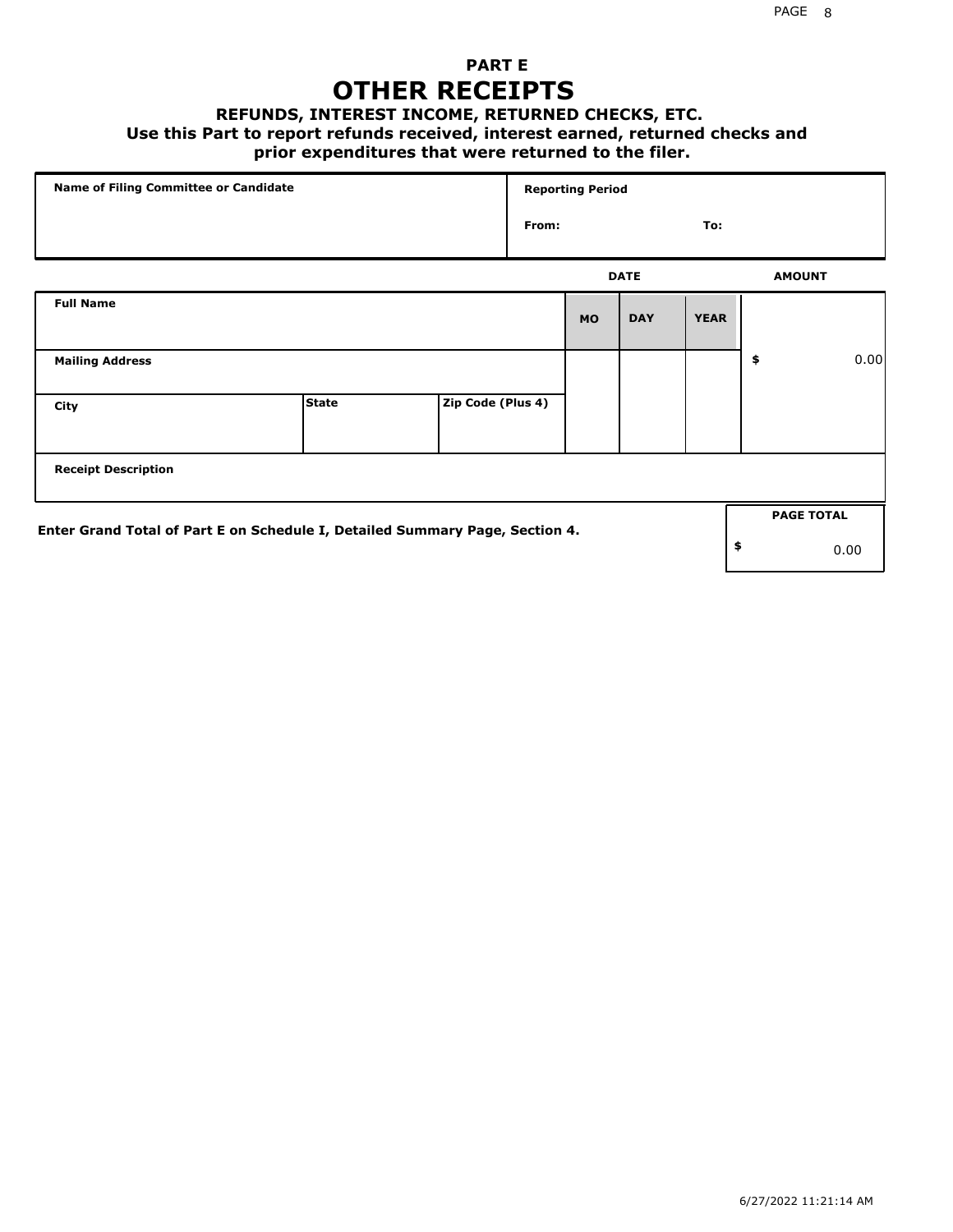### **SCHEDULE II IN-KIND CONTRIBUTIONS AND VALUABLE THINGS RECEIVED USE THIS SCHEDULE TO REPORT ALL IN-KIND CONTRIBUTIONS OF VALUABLE THINGS**

## **DURING THE REPORTING PERIOD.**

**Detailed Summary Page**

| <b>Name of Filing Committee or Candidate</b>                                                                                                                                | <b>Reporting Period</b> |                |          |
|-----------------------------------------------------------------------------------------------------------------------------------------------------------------------------|-------------------------|----------------|----------|
| FRIENDS OF KARA SCOTT                                                                                                                                                       | From:                   | $5/1/2018$ To: | 6/4/2018 |
| 1. UNITEMIZED IN-KIND CONTRIBUTIONS RECEIVED - VALUE OF \$50.00 OR LESS PER CONTRIBUTOR                                                                                     |                         |                |          |
| <b>TOTAL for the Reporting Period</b>                                                                                                                                       | (1)                     | \$             | 0.00     |
| 2. IN-KIND CONTRIBUTIONS RECEIVED - VALUE OF \$50.01 TO \$250.00 (FROM PART F)                                                                                              |                         |                |          |
| <b>TOTAL for the Reporting Period</b>                                                                                                                                       | (2)                     | \$             | 0.00     |
| 3. IN-KIND CONTRIBUTION RECIEVED - VALUE OVER \$250.00 (FROM PART G)                                                                                                        |                         |                |          |
| <b>TOTAL for the Reporting Period</b>                                                                                                                                       | (3)                     | \$             | 0.00     |
| TOTAL VALUE OF IN-KIND CONTRIBUTIONS DURING THIS REPORTING PERIOD (Add and enter<br>amount totals from Boxes 1,2, and 3; also enter on Page 1, Reports Cover Page, Item F.) |                         | \$             | 0.00     |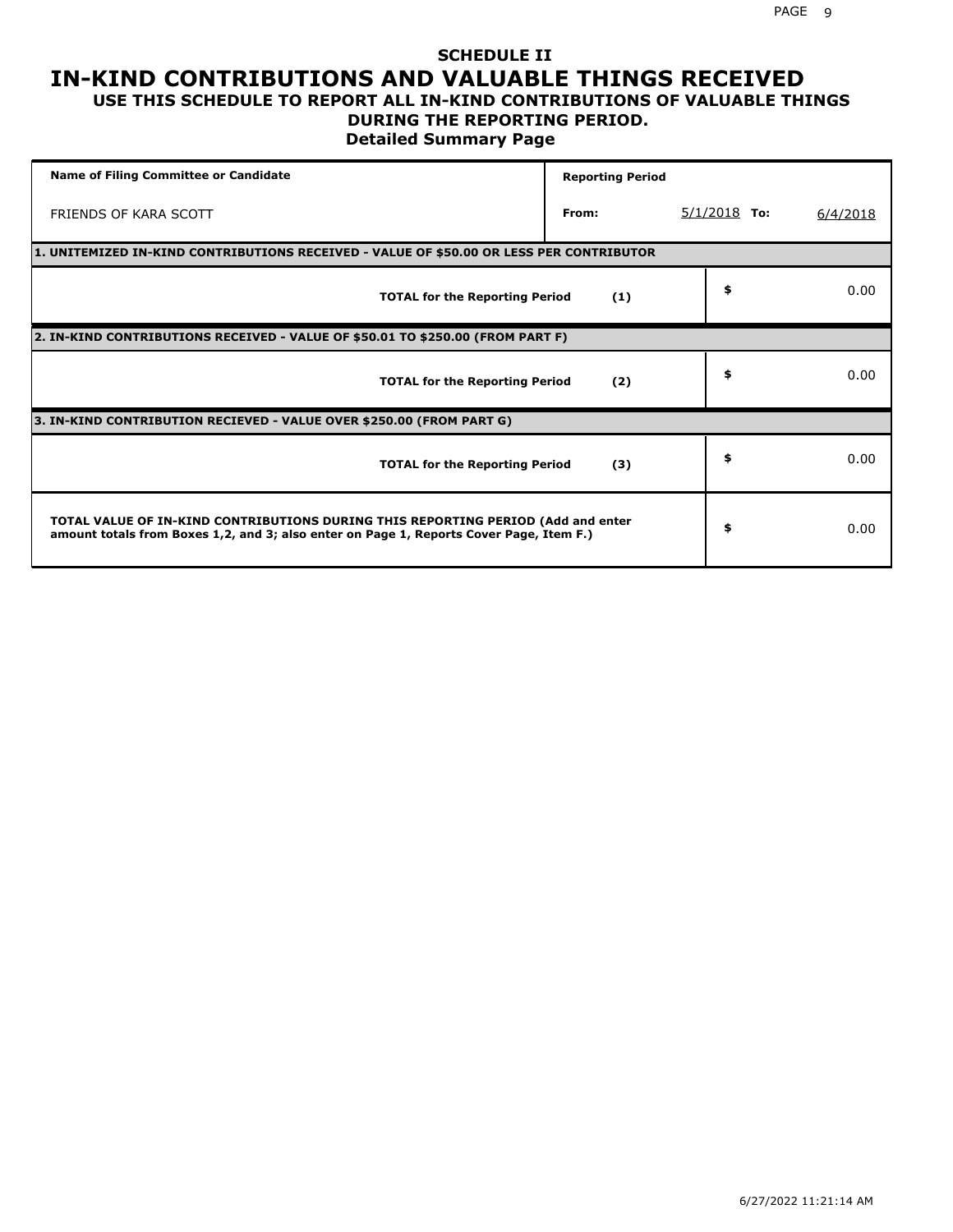## **SCHEDULE II PART F IN-KIND CONTRIBUTIONS RECEIVED**

## **VALUE OF \$50.01 TO \$250.00**

| Name of Filing Committee or Candidate                                                                         | <b>Reporting Period</b> |                   |           |             |             |    |                   |
|---------------------------------------------------------------------------------------------------------------|-------------------------|-------------------|-----------|-------------|-------------|----|-------------------|
|                                                                                                               | From:                   |                   |           | To:         |             |    |                   |
|                                                                                                               |                         |                   |           | <b>DATE</b> |             |    | <b>AMOUNT</b>     |
| <b>Full Name of Contributor</b>                                                                               |                         |                   | <b>MO</b> | <b>DAY</b>  | <b>YEAR</b> |    |                   |
| <b>Mailing Address</b>                                                                                        |                         |                   |           |             |             | \$ | 0.00              |
| City                                                                                                          | <b>State</b>            | Zip Code (Plus 4) |           |             |             |    |                   |
| <b>Description of Contribution:</b>                                                                           |                         |                   |           |             |             |    |                   |
| Enter Grand Total of Part F on Schedule II, In-Kind Contributions Detailed Summary Page,<br><b>Section 2.</b> |                         |                   |           |             |             |    | <b>PAGE TOTAL</b> |
|                                                                                                               |                         |                   |           |             | \$          |    | 0.00              |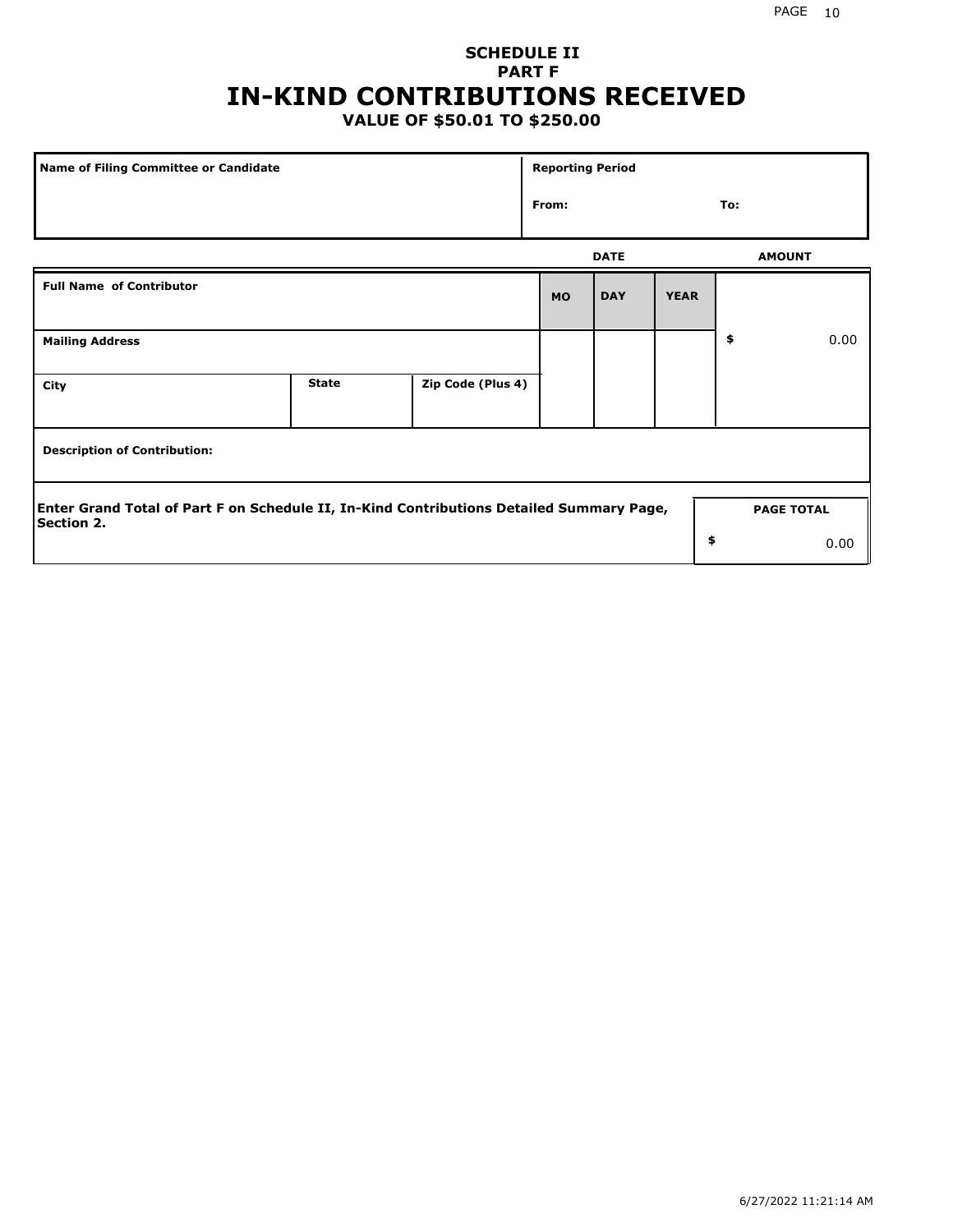#### PAGE 11

## **SCHEDULE II PART G IN-KIND CONTRIBUTIONS RECEIVED VALUE OVER \$250.00**

|                                                                                                               | <b>Name of Filing Committee or Candidate</b> |      |                  |              |                   | <b>Reporting Period</b> |                      |             |    |                                    |  |
|---------------------------------------------------------------------------------------------------------------|----------------------------------------------|------|------------------|--------------|-------------------|-------------------------|----------------------|-------------|----|------------------------------------|--|
|                                                                                                               |                                              |      |                  |              |                   | From:<br>To:            |                      |             |    |                                    |  |
|                                                                                                               |                                              |      |                  |              |                   |                         | <b>DATE</b>          |             |    | <b>AMOUNT</b>                      |  |
| <b>Full Name of Contributor</b>                                                                               |                                              |      |                  |              |                   | <b>MO</b>               | <b>DAY</b>           | <b>YEAR</b> |    |                                    |  |
| <b>Mailing Address</b>                                                                                        |                                              |      |                  |              |                   |                         |                      |             | \$ | 0.00                               |  |
| City                                                                                                          | <b>State</b>                                 |      | Zip Code(Plus 4) |              |                   |                         |                      |             |    |                                    |  |
| <b>Employer of Contributor</b>                                                                                |                                              |      |                  |              | <b>Occupation</b> |                         |                      |             |    |                                    |  |
| <b>Employer Mailing Address/Principal Place of</b><br><b>Business</b>                                         |                                              | City |                  | <b>State</b> |                   | 4)                      | <b>Zip Code(Plus</b> |             |    | <b>Description of Contribution</b> |  |
| Enter Grand Total of Part G on Schedule II, In-Kind Contributions Detailed<br><b>Summary Page, Section 3.</b> |                                              |      |                  |              |                   |                         |                      |             |    | <b>PAGE TOTAL</b><br>0.00          |  |